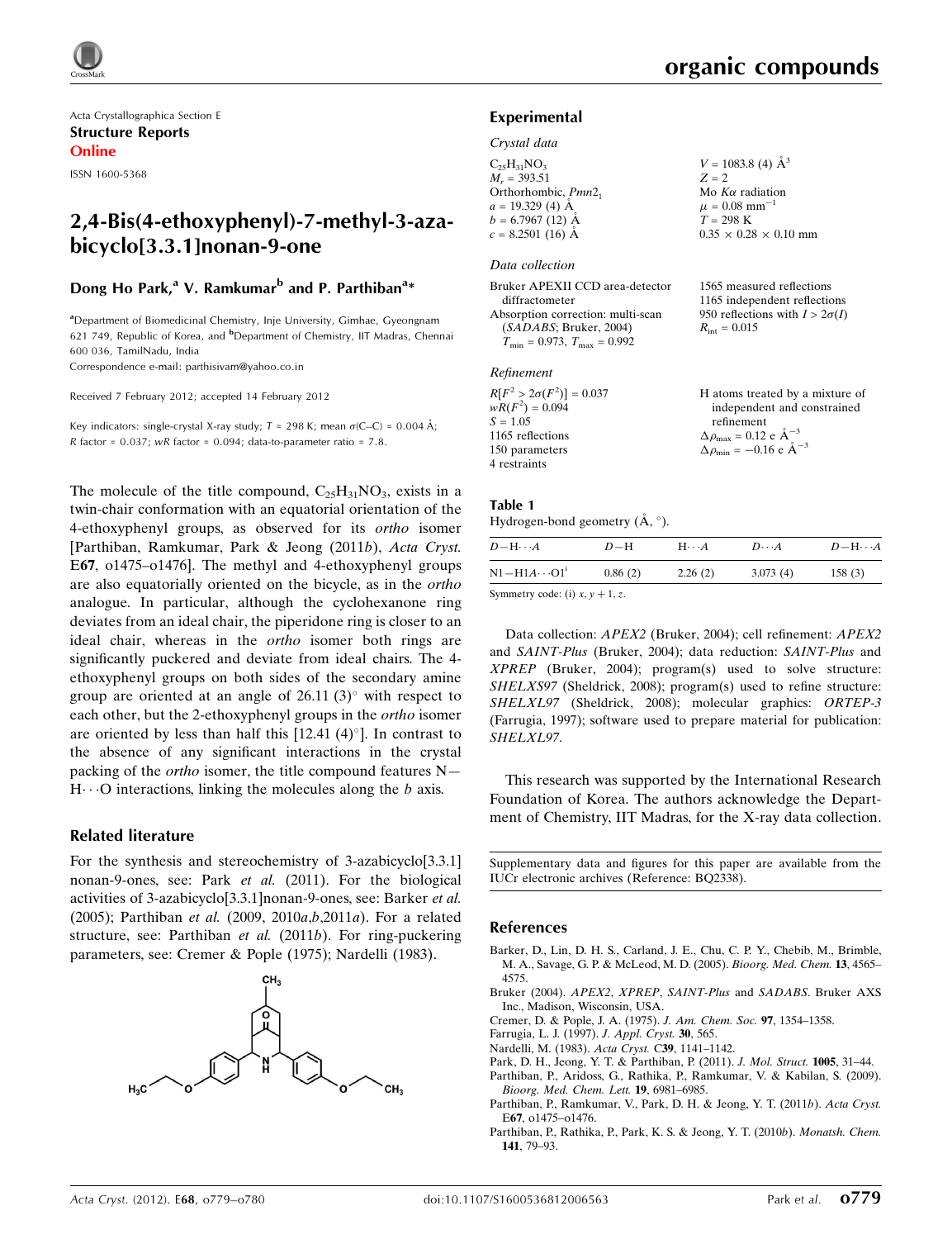[Parthiban, P., Rathika, P., Ramkumar, V., Son, S. M. & Jeong, Y. T. \(2010](http://scripts.iucr.org/cgi-bin/cr.cgi?rm=pdfbb&cnor=bq2338&bbid=BB9)a). [Bioorg. Med. Chem. Lett.](http://scripts.iucr.org/cgi-bin/cr.cgi?rm=pdfbb&cnor=bq2338&bbid=BB9) 20, 1642–1647.

[Parthiban, P., Subalakshmi, V., Balasubramanian, K., Islam, Md. N., Choi, J. S.](http://scripts.iucr.org/cgi-bin/cr.cgi?rm=pdfbb&cnor=bq2338&bbid=BB10) & Jeong, Y. T. (2011a). [Bioorg. Med. Chem. Lett.](http://scripts.iucr.org/cgi-bin/cr.cgi?rm=pdfbb&cnor=bq2338&bbid=BB10) 21, 2287–2296. [Sheldrick, G. M. \(2008\).](http://scripts.iucr.org/cgi-bin/cr.cgi?rm=pdfbb&cnor=bq2338&bbid=BB11) Acta Cryst. A64, 112–122.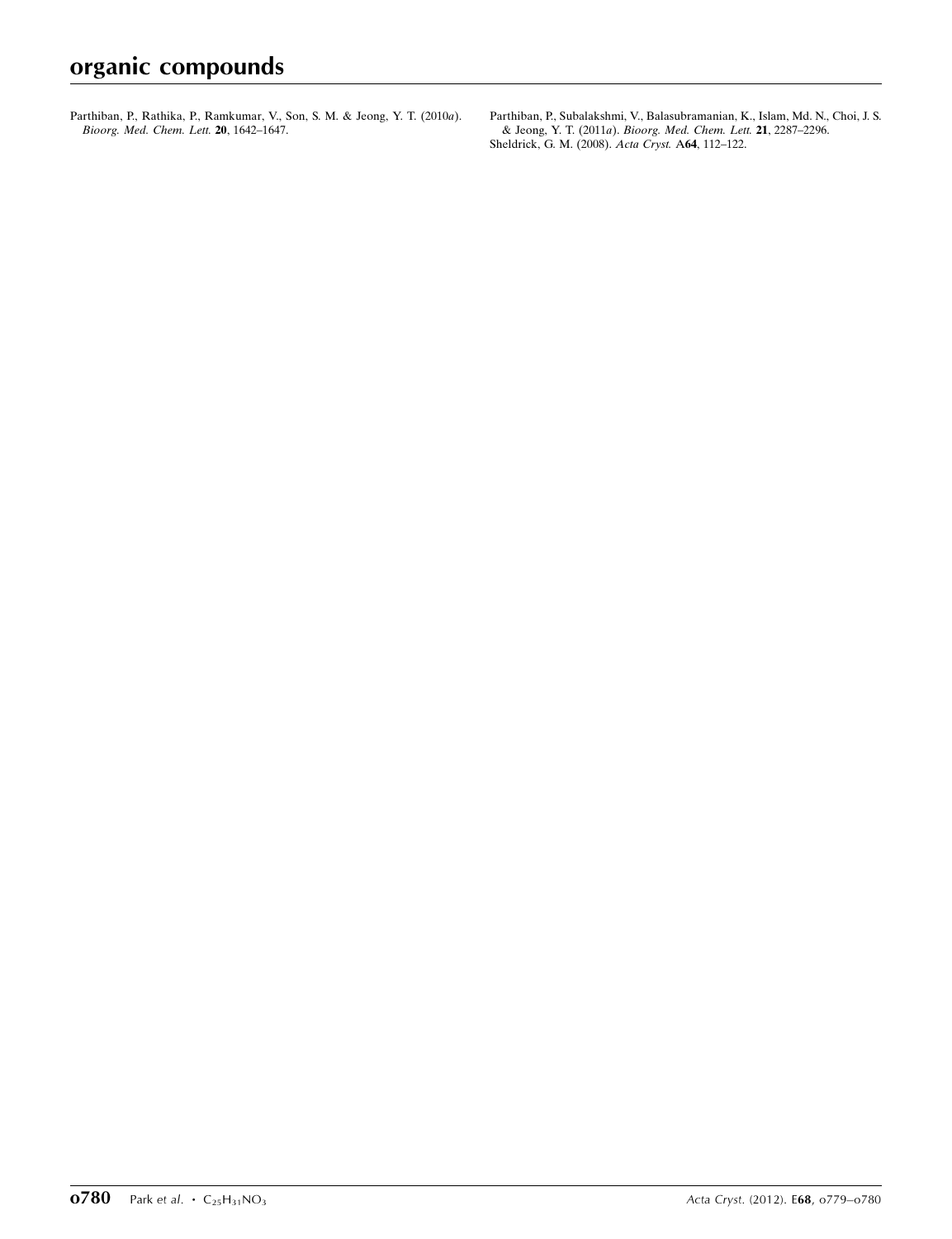# **supporting information**

*Acta Cryst.* (2012). E**68**, o779–o780 [doi:10.1107/S1600536812006563]

# **2,4-Bis(4-ethoxyphenyl)-7-methyl-3-azabicyclo[3.3.1]nonan-9-one**

# **Dong Ho Park, V. Ramkumar and P. Parthiban**

### **S1. Comment**

The 3-azabicyclononane nucleus is an important class of pharmacophore due to its broad-spectrum of biological actions ranging from antibacterial to anticancer (Barker *et al.*, 2005; Parthiban *et al.*, 2009, 2010*a*,*b*, 2011a). Owing to their broad-spectrum of biological actions, synthesis as well as isolaton of new molecules from the natural products, and their stereochemical analysis are considered as important in the field of medicinal chemistry. Hence, we synthesized the title compound by a modified and an optimized successive double Mannich condensation. Thus the obtained crystal was undertaken for this study to explore its stereochemistry in the solid-state.

The crystallographic parameters *viz.* torsion angles, asymmetry parameters and ring puckering parameters calculated for the title compound show that the piperidone ring adopts a near ideal chair conformation, according to Cremer & Pople and Nardelli (Fig. 1). The total puckering amplitude,  $Q_T$  is 0.607 (6) Å, the phase angle  $\theta$  is 7.7 (6)° and  $\varphi$  is 180.0° (Cremer & Pople, 1975). The smallest displacement asymmetry parameters  $q_2$  and  $q_3$  are 0.081 (6) Å and 0.601 (6) Å, respectively (Nardelli, 1983). On the other hand, the cyclohexane ring deviates from the ideal chair conformation by  $O_T =$ 0.536 (6),  $\theta$  = 170.2 (7)° and  $\varphi$  = 240.0° (Cremer & Pople, 1975) as well as Nardelli by  $q_2$  = 0.092 (7) and  $q_3$  = 0.528 (6)° (Nardelli, 1983). In its *ortho* isomer, that is, 2,4-*bis*(2-ethoxyphenyl)-7-methyl-3-azabicyclo[3.3.1]nonan-9-one (Parthiban *et al.*, 2011b), both the piperidone and cyclohexanone rings deviated the ideal chair as follows ( $O_T$  = 0.5889 (18),  $\theta$  = 7.19 (18)° and  $Q_T$  = 0.554 (2),  $\theta$  = 12.2 (2)°, respectively).

The aryl groups are orientated at an angle of 26.11 (3) $^{\circ}$  to each other. The center of symmetry passes through C6 C5 C3 N1 and O1. The torsion angle of C3—C2—C1—C7 and its mirror image is -176.7 (5)°. The angle with C&P plane normal of bonds C1—C7 as well as C1a—C7a and C5—C6 are 73.27 and 65.36 (2), respectively, conforms the equatorial disposition of the aryl and alkyl groups on the bicycle. Hence, the title compound  $C_{25}H_{31}NO_3$ , exists in a double-chair conformation with an equatorial orientation of the 4-ethoxyphenyl groups on both sides of the secondary amino group on the heterocycle and exocyclic orientation of the methyl on the cyclohexane ring.

The crystal packing is stabilized by an intermolecular N—H···O interaction of 2.26 (2) Å (Table 1 and Fig. 2).

### **S2. Experimental**

The 2,4-*bis*(4-ethoxyphenyl)-7-methyl-3-azabicyclo[3.3.1]nonan-9-one was synthesized by a modified and an optimized Mannich condensation in one-pot, using 4-ethoxybenzaldehyde (0.1 mol, 15.018 g/13.91 ml), cyclohexanone (0.05 mol, 5.61 g/6.14 ml) and ammonium acetate (0.075 mol, 5.78 g) in a 50 ml of absolute ethanol (Park *et al.*, 2001). The mixture was gently warmed on a hot plate at 303–308 K (30–35° C) with moderate stirring till the complete consumption of the starting materials, which was monitored by TLC. At the end, the crude azabicyclic ketone was separated by filtration and gently washed with 1:5 cold ethanol–ether mixture. X-ray diffraction quality crystals of the title compound were obtained by slow evaporation from ethanol.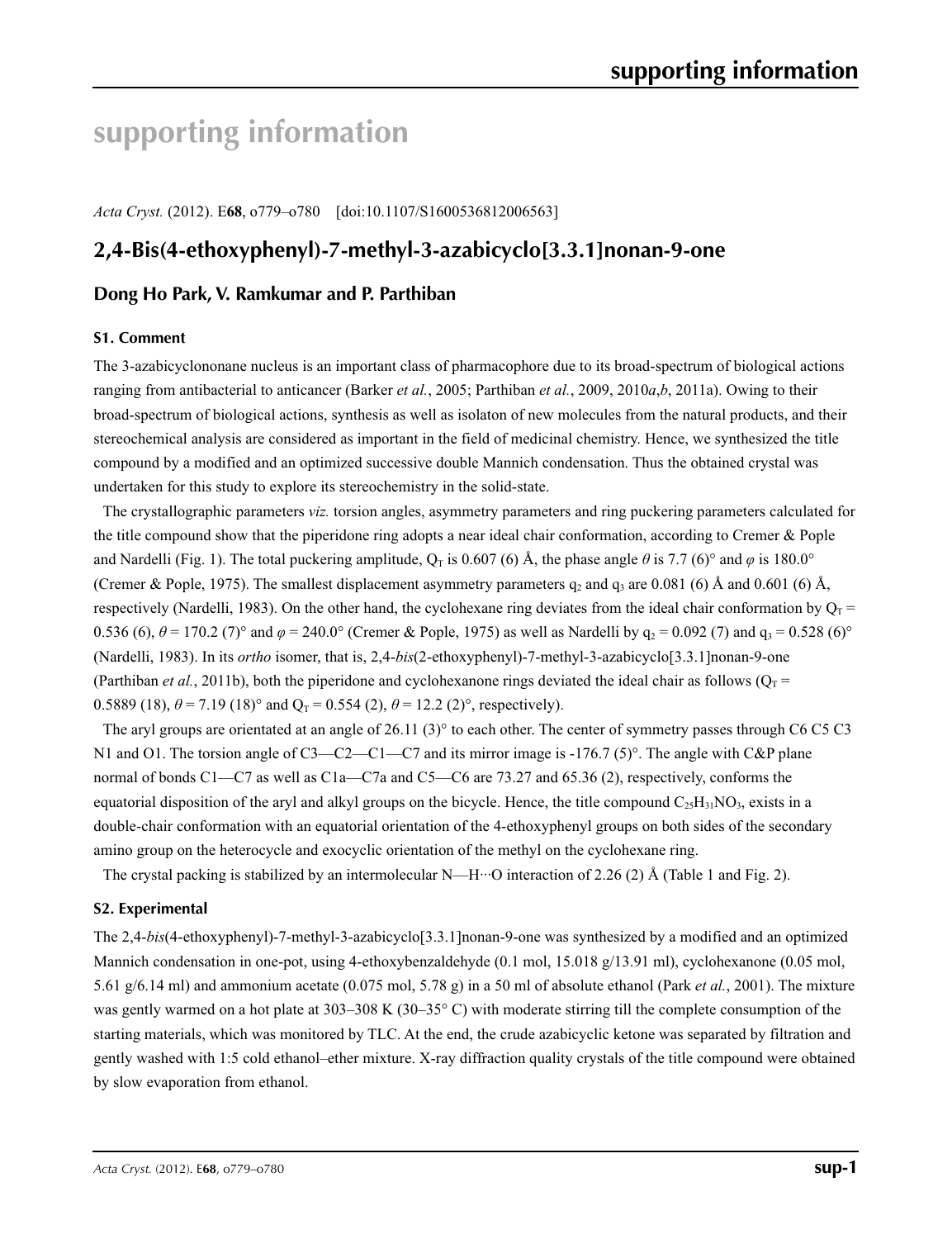# **S3. Refinement**

The nitrogen H atom and C6 H atoms were located by difference Fourier map and refined isotropically. Other H atoms were fixed geometrically and allowed to ride on the parent C atoms with aromatic C—H =  $0.93 \text{ Å}$ , aliphatic C—H =  $0.98$ Å and methylene C—H = 0.97 Å. The displacement parameters were set for phenyl, methylene and aliphatic H atoms at  $U_{iso}(H) = 1.2U_{eq}(C)$  and for methyl H atoms at  $U_{iso}(H) = 1.5U_{eq}(C)$ . Because of the meaningless of the absolute structure parameter, 400 Friedel-pairs were merged before final refinement



## **Figure 1**

Molecular structure of the title compound showing the atom labeling scheme. Displacement ellipsoids are drawn at the 30% probability level. Symmetry code for the half part of the molecule: -*x*, *y*, *z*.



### **Figure 2**

The packing of the title compound along *b*-axis. Dashed line shows intermolecular N—H···O H-bonds.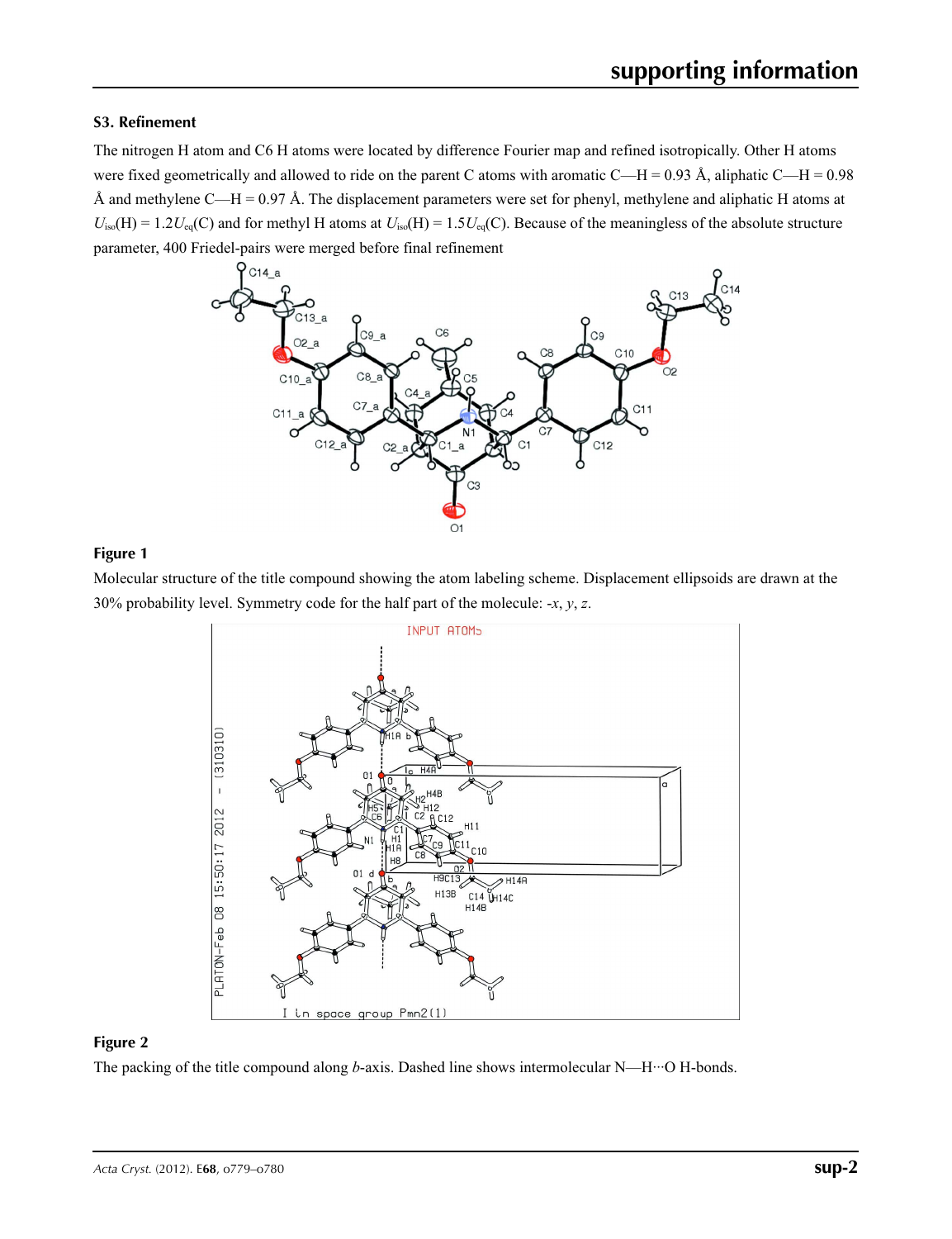### **2,4-Bis(4-ethoxyphenyl)-7-methyl-3-azabicyclo[3.3.1]nonan-9-one**

#### *Crystal data*

 $C_{25}H_{31}NO_3$  $M_r = 393.51$ Orthorhombic, *Pmn*21 Hall symbol: P 2ac -2  $a = 19.329$  (4) Å  $b = 6.7967(12)$  Å  $c = 8.2501(16)$  Å  $V = 1083.8$  (4) Å<sup>3</sup>  $Z = 2$ 

### *Data collection*

Bruker APEXII CCD area-detector diffractometer Radiation source: fine-focus sealed tube Graphite monochromator *φ* and *ω* scans Absorption correction: multi-scan (*SADABS*; Bruker, 2004)  $T_{\text{min}} = 0.973$ ,  $T_{\text{max}} = 0.992$ 

## *Refinement*

| Refinement on $F^2$                             | Secondary atom site location: difference Fourier             |
|-------------------------------------------------|--------------------------------------------------------------|
| Least-squares matrix: full                      | map                                                          |
| $R[F^2 > 2\sigma(F^2)] = 0.037$                 | Hydrogen site location: inferred from                        |
| $wR(F^2) = 0.094$                               | neighbouring sites                                           |
| $S = 1.05$                                      | H atoms treated by a mixture of independent                  |
| 1165 reflections                                | and constrained refinement                                   |
| 150 parameters                                  | $w = 1/[\sigma^2(F_0^2) + (0.0502P)^2 + 0.0596P]$            |
| 4 restraints                                    | where $P = (F_o^2 + 2F_c^2)/3$                               |
| Primary atom site location: structure-invariant | $(\Delta/\sigma)_{\text{max}}$ < 0.001                       |
| direct methods                                  | $\Delta \rho_{\text{max}} = 0.12 \text{ e } \text{\AA}^{-3}$ |
|                                                 | $\Delta\rho_{\rm min} = -0.16$ e Å <sup>-3</sup>             |

 $F(000) = 424$  $D_x = 1.206$  Mg m<sup>-3</sup>

 $\theta = 2.5 - 22.3^{\circ}$  $\mu = 0.08$  mm<sup>-1</sup> *T* = 298 K Block, colourless  $0.35 \times 0.28 \times 0.10$  mm

 $R_{\text{int}} = 0.015$ 

 $h = 0 \rightarrow 23$  $k = 0 \rightarrow 8$ *l* = −7→10

Mo *Kα* radiation, *λ* = 0.71073 Å Cell parameters from 1281 reflections

1565 measured reflections 1165 independent reflections 950 reflections with  $I > 2\sigma(I)$ 

 $\theta_{\text{max}} = 26.0^{\circ}, \theta_{\text{min}} = 2.1^{\circ}$ 

### *Special details*

**Geometry**. All esds (except the esd in the dihedral angle between two l.s. planes) are estimated using the full covariance matrix. The cell esds are taken into account individually in the estimation of esds in distances, angles and torsion angles; correlations between esds in cell parameters are only used when they are defined by crystal symmetry. An approximate (isotropic) treatment of cell esds is used for estimating esds involving l.s. planes.

**Refinement**. Refinement of  $F^2$  against ALL reflections. The weighted *R*-factor  $wR$  and goodness of fit *S* are based on  $F^2$ , conventional *R*-factors *R* are based on *F*, with *F* set to zero for negative  $F^2$ . The threshold expression of  $F^2 > \sigma(F^2)$  is used only for calculating *R*-factors(gt) *etc*. and is not relevant to the choice of reflections for refinement. *R*-factors based on *F*<sup>2</sup> are statistically about twice as large as those based on *F*, and *R*-factors based on ALL data will be even larger.

*Fractional atomic coordinates and isotropic or equivalent isotropic displacement parameters (Å2 )*

|                |             |           | z         | $U_{\rm iso}$ */ $U_{\rm eq}$ |  |
|----------------|-------------|-----------|-----------|-------------------------------|--|
| C <sub>1</sub> | 0.06340(12) | 0.4381(3) | 0.8529(3) | 0.0363(6)                     |  |
| H1             | 0.0632      | 0.4085    | 0.7366    | $0.044*$                      |  |
| C <sub>2</sub> | 0.06391(13) | 0.2389(3) | 0.9456(3) | 0.0389(6)                     |  |
| H <sub>2</sub> | 0.1044      | 0.1628    | 0.9112    | $0.047*$                      |  |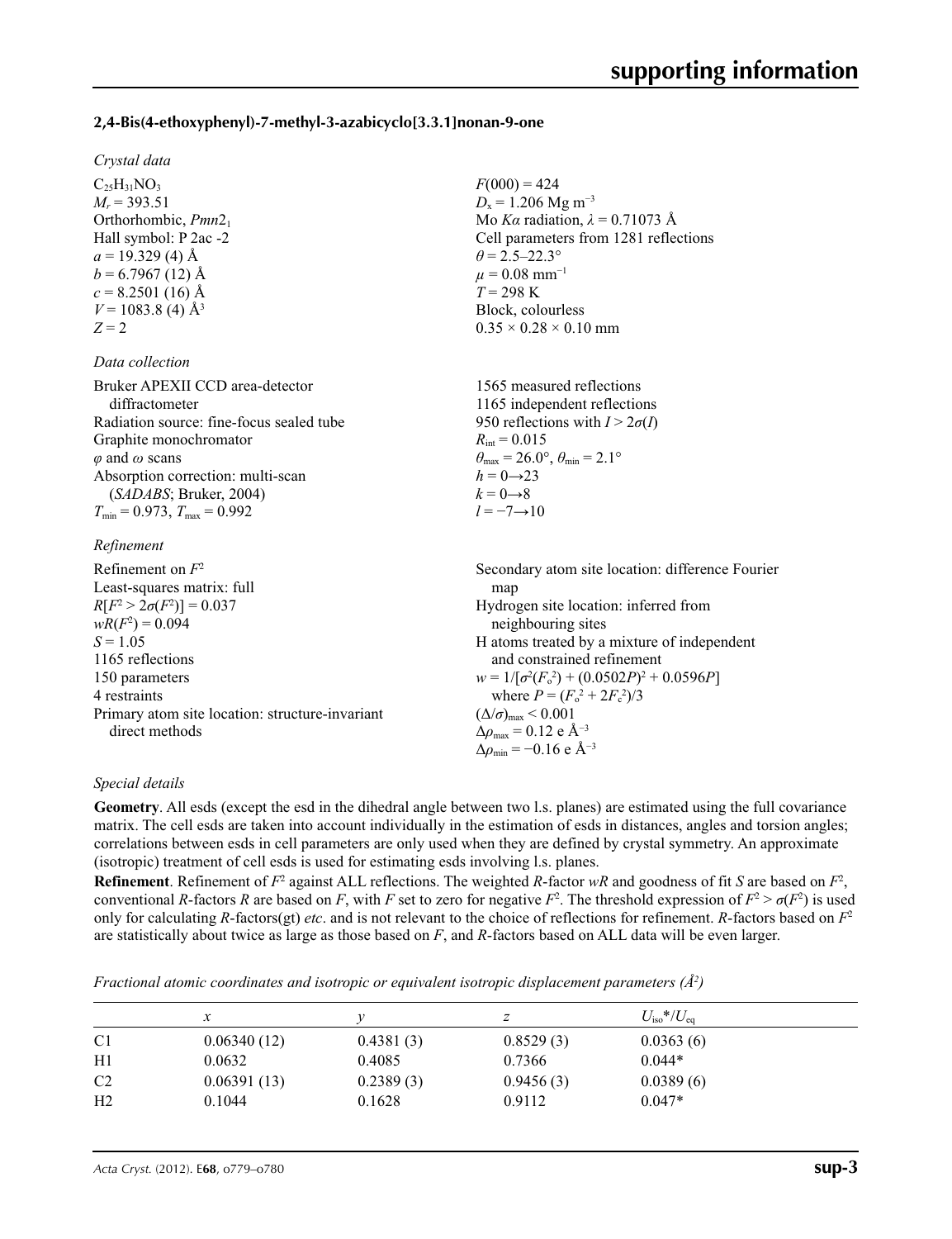| C <sub>3</sub>    | 0.0000        | 0.1332(5)    | 0.8932(5) | 0.0415(8)     |
|-------------------|---------------|--------------|-----------|---------------|
| C4                | 0.06491(14)   | 0.2575(4)    | 1.1304(3) | 0.0477(7)     |
| H <sub>4</sub> A  | 0.0714        | 0.1276       | 1.1767    | $0.057*$      |
| H4B               | 0.1044        | 0.3370       | 1.1615    | $0.057*$      |
| C <sub>5</sub>    | 0.0000        | 0.3480(6)    | 1.2034(4) | 0.0489(10)    |
| H <sub>5</sub>    | 0.0000        | 0.4887       | 1.1772    | $0.059*$      |
| C6                | 0.0000        | 0.3276(10)   | 1.3882(6) | 0.0786(15)    |
| C7                | 0.12754(11)   | 0.5559(3)    | 0.8882(3) | 0.0349(6)     |
| C8                | 0.12963(12)   | 0.7124(4)    | 0.9938(3) | 0.0397(6)     |
| H8                | 0.0895        | 0.7477       | 1.0489    | $0.048*$      |
| C9                | 0.18980(12)   | 0.8191(4)    | 1.0205(3) | 0.0434(6)     |
| H9                | 0.1898        | 0.9248       | 1.0921    | $0.052*$      |
| C10               | 0.24949(12)   | 0.7671(4)    | 0.9402(3) | 0.0415(6)     |
| C11               | 0.24911(14)   | 0.6067(4)    | 0.8392(4) | 0.0517(8)     |
| H11               | 0.2898        | 0.5676       | 0.7885    | $0.062*$      |
| C12               | 0.18887(13)   | 0.5027(4)    | 0.8122(4) | 0.0463(6)     |
| H12               | 0.1893        | 0.3956       | 0.7421    | $0.056*$      |
| C13               | 0.31170(14)   | 1.0533(4)    | 1.0305(4) | 0.0610(8)     |
| H <sub>13</sub> A | 0.3057        | 1.0357       | 1.1463    | $0.073*$      |
| H13B              | 0.2741        | 1.1343       | 0.9905    | $0.073*$      |
| C14               | 0.37939(15)   | 1.1511(5)    | 0.9972(5) | 0.0731(10)    |
| H <sub>14</sub> A | 0.4162        | 1.0730       | 1.0414    | $0.110*$      |
| H14B              | 0.3798        | 1.2790       | 1.0466    | $0.110*$      |
| H14C              | 0.3856        | 1.1643       | 0.8823    | $0.110*$      |
| N1                | 0.0000        | 0.5455(4)    | 0.8897(4) | 0.0361(7)     |
| O <sub>1</sub>    | 0.0000        | $-0.0133(4)$ | 0.8084(4) | 0.0603(8)     |
| O2                | 0.31106(9)    | 0.8665(3)    | 0.9511(3) | 0.0599(6)     |
| H1A               | 0.0000        | 0.656(3)     | 0.840(4)  | $0.033(10)*$  |
| H <sub>6</sub> A  | $-0.0436(13)$ | 0.385(5)     | 1.427(5)  | $0.091(12)$ * |
| H6B               | 0.0000        | 0.189(4)     | 1.421(7)  | $0.089(18)*$  |
|                   |               |              |           |               |

*Atomic displacement parameters (Å2 )*

|                | $U^{11}$   | $U^{22}$   | $\mathcal{L}^{\beta 3}$ | $U^{12}$      | $U^{13}$      | $U^{23}$      |
|----------------|------------|------------|-------------------------|---------------|---------------|---------------|
| C <sub>1</sub> | 0.0373(14) | 0.0399(13) | 0.0318(12)              | 0.0017(10)    | 0.0031(10)    | 0.0015(11)    |
| C <sub>2</sub> | 0.0344(13) | 0.0350(12) | 0.0471(13)              | 0.0070(10)    | 0.0024(12)    | 0.0050(13)    |
| C <sub>3</sub> | 0.050(2)   | 0.0315(18) | 0.0426(18)              | 0.000         | 0.000         | 0.0048(19)    |
| C4             | 0.0452(17) | 0.0520(15) | 0.0459(14)              | $-0.0029(12)$ | $-0.0086(12)$ | 0.0147(14)    |
| C <sub>5</sub> | 0.057(3)   | 0.053(2)   | 0.0369(18)              | 0.000         | 0.000         | 0.005(2)      |
| C <sub>6</sub> | 0.095(4)   | 0.103(4)   | 0.038(2)                | 0.000         | 0.000         | 0.008(3)      |
| C7             | 0.0319(13) | 0.0376(13) | 0.0353(12)              | 0.0030(10)    | 0.0060(10)    | 0.0055(12)    |
| C8             | 0.0310(12) | 0.0453(13) | 0.0428(13)              | 0.0050(10)    | 0.0055(10)    | $-0.0038(13)$ |
| C9             | 0.0406(14) | 0.0435(13) | 0.0461(13)              | 0.0031(11)    | 0.0023(12)    | $-0.0054(14)$ |
| C10            | 0.0334(13) | 0.0414(13) | 0.0498(13)              | $-0.0003(11)$ | 0.0052(12)    | $-0.0004(13)$ |
| C11            | 0.0369(15) | 0.0466(15) | 0.0717(19)              | 0.0010(12)    | 0.0197(14)    | $-0.0083(16)$ |
| C12            | 0.0442(16) | 0.0390(13) | 0.0556(14)              | 0.0017(12)    | 0.0131(12)    | $-0.0078(14)$ |
| C13            | 0.0543(18) | 0.0615(18) | 0.0672(19)              | $-0.0074(13)$ | 0.0053(15)    | $-0.0171(18)$ |
| C14            | 0.065(2)   | 0.076(2)   | 0.079(2)                | $-0.0226(17)$ | 0.0056(18)    | $-0.021(2)$   |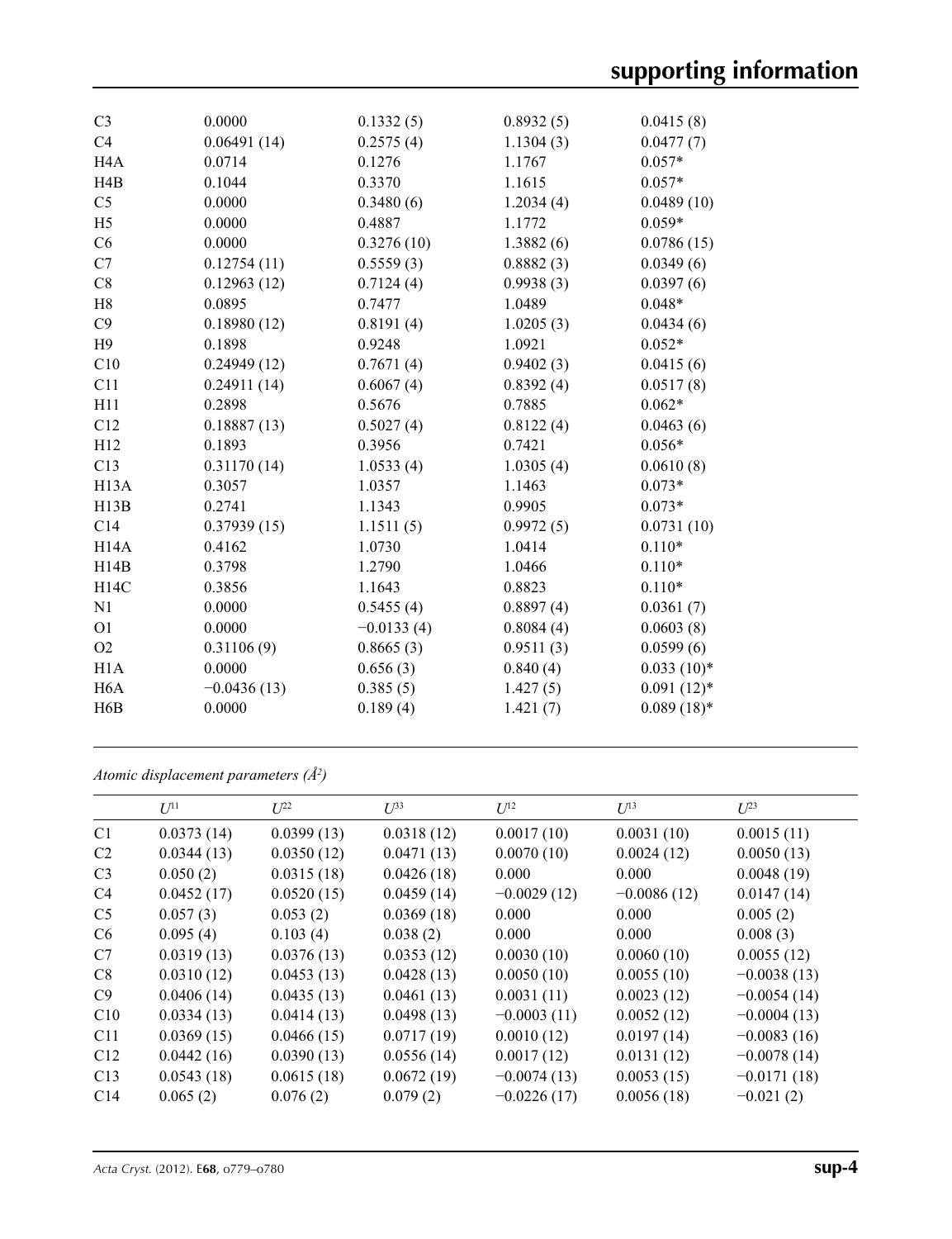# **supporting information**

| N <sub>1</sub> | 0.0317(16) | 0.0324(16) | 0.0441(16) | 0.000        | 0.000      | 0.0075(14)    |
|----------------|------------|------------|------------|--------------|------------|---------------|
| O <sub>1</sub> | 0.073(2)   | 0.0366(14) | 0.0713(18) | 0.000        | 0.000      | $-0.0071(16)$ |
| O <sub>2</sub> | 0.0388(10) | 0.0547(11) | 0.0862(14) | $-0.0084(9)$ | 0.0101(10) | $-0.0158(13)$ |

*Geometric parameters (Å, º)*

| $C1 - N1$                       | 1.458(3)    | $C8-C9$                | 1.388(3)  |
|---------------------------------|-------------|------------------------|-----------|
| $C1-C7$                         | 1.504(3)    | $C8 - H8$              | 0.9300    |
| $C1 - C2$                       | 1.555(3)    | $C9 - C10$             | 1.376(3)  |
| $C1 - H1$                       | 0.9800      | $C9 - H9$              | 0.9300    |
| $C2-C3$                         | 1.493(3)    | $C10 - 02$             | 1.371(3)  |
| $C2-C4$                         | 1.530(4)    | $C10 - C11$            | 1.373(4)  |
| $C2-H2$                         | 0.9800      | $C11 - C12$            | 1.380(3)  |
| $C3 - O1$                       | 1.216(4)    | $C11 - H11$            | 0.9300    |
| $C3-C2$                         | 1.493(3)    | $C12 - H12$            | 0.9300    |
| $C4-C5$                         | 1.521(4)    | $C13 - 02$             | 1.429(3)  |
| $C4 - H4A$                      | 0.9700      | $C13-C14$              | 1.493(4)  |
| $C4 - H4B$                      | 0.9700      | $C13 - H13A$           | 0.9700    |
| $C5 - C4$ <sup>i</sup>          | 1.521(4)    | $C13 - H13B$           | 0.9700    |
| $C5-C6$                         | 1.531(6)    | $C14 - H14A$           | 0.9600    |
| $C5 - H5$                       | 0.9800      | $C14 - H14B$           | 0.9600    |
| $C6 - H6A$                      | 0.980(18)   | C14-H14C               | 0.9600    |
| $C6 - H6B$                      | 0.98(2)     | $N1 - C1$ <sup>i</sup> | 1.458(3)  |
| $C7-C8$                         | 1.375(3)    | $N1 - H1A$             | 0.855(18) |
| $C7 - C12$                      | 1.389(3)    |                        |           |
| $N1-C1-C7$                      | 112.68(19)  | $C12 - C7 - C1$        | 118.5(2)  |
| $N1-C1-C2$                      | 109.8(2)    | $C7 - C8 - C9$         | 122.0(2)  |
| $C7-C1-C2$                      | 111.28 (19) | $C7-C8-H8$             | 119.0     |
| $N1-C1-H1$                      | 107.6       | $C9 - C8 - H8$         | 119.0     |
| $C7-C1-H1$                      | 107.6       | $C10-C9-C8$            | 119.4(2)  |
| $C2-C1-H1$                      | 107.6       | $C10-C9-H9$            | 120.3     |
| $C3-C2-C4$                      | 109.8(2)    | $C8-C9-H9$             | 120.3     |
| $C3-C2-C1$                      | 105.8(2)    | $O2 - C10 - C11$       | 115.8(2)  |
| $C4-C2-C1$                      | 114.7(2)    | $O2 - C10 - C9$        | 124.7(2)  |
| $C3-C2-H2$                      | 108.8       | $C11 - C10 - C9$       | 119.5(2)  |
| $C4-C2-H2$                      | 108.8       | $C10-C11-C12$          | 120.6(2)  |
| $C1-C2-H2$                      | 108.8       | $C10-C11-H11$          | 119.7     |
| $O1 - C3 - C2$                  | 124.08(16)  | $C12 - C11 - H11$      | 119.7     |
| $O1 - C3 - C2$                  | 124.08(16)  | $C11 - C12 - C7$       | 120.9(3)  |
| $C2 - C3 - C2$                  | 111.6(3)    | $C11 - C12 - H12$      | 119.5     |
| $C5-C4-C2$                      | 114.6(2)    | $C7 - C12 - H12$       | 119.5     |
| $C5-C4-H4A$                     | 108.6       | $O2 - C13 - C14$       | 108.6(2)  |
| $C2-C4-H4A$                     | 108.6       | $O2 - C13 - H13A$      | 110.0     |
| $C5-C4-H4B$                     | 108.6       | $C14-C13-H13A$         | 110.0     |
| $C2-C4-HAB$                     | 108.6       | $O2 - C13 - H13B$      | 110.0     |
| H4A-C4-H4B                      | 107.6       | $C14-C13-H13B$         | 110.0     |
| $C4$ <sup>i</sup> - $C5$ - $C4$ | 111.1(3)    | H13A-C13-H13B          | 108.3     |